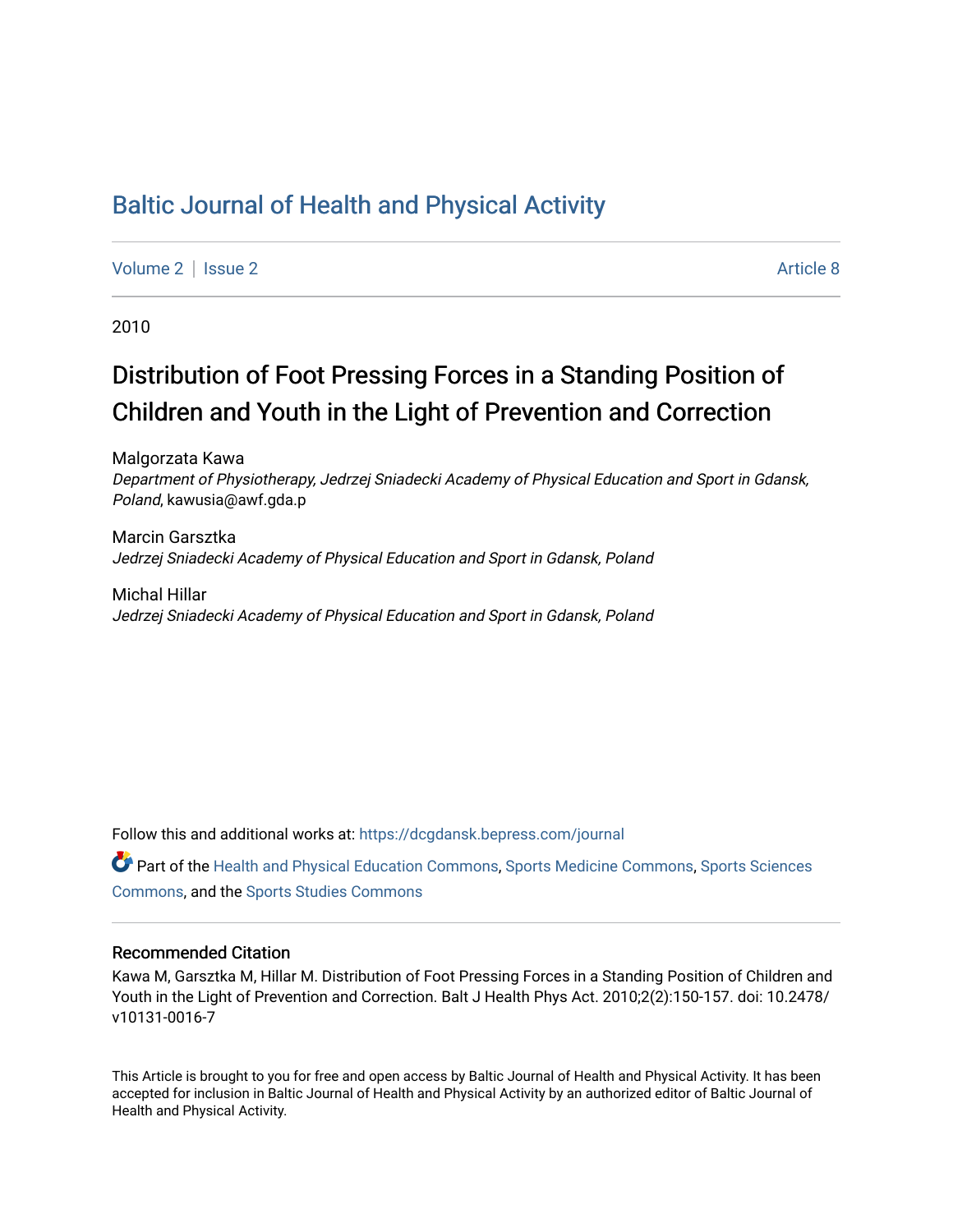|                                                                                                                                                                                                                | <b>Distribution of Foot Pressing Forces in</b><br>a Standing Position of Children and Youth in the<br><b>Light of Prevention and Correction</b>                                                                                                                                                                                                                                                                                                                                                                                                |  |  |  |
|----------------------------------------------------------------------------------------------------------------------------------------------------------------------------------------------------------------|------------------------------------------------------------------------------------------------------------------------------------------------------------------------------------------------------------------------------------------------------------------------------------------------------------------------------------------------------------------------------------------------------------------------------------------------------------------------------------------------------------------------------------------------|--|--|--|
|                                                                                                                                                                                                                | DOI: 10.2478/v10131-0016-7                                                                                                                                                                                                                                                                                                                                                                                                                                                                                                                     |  |  |  |
| <b>Authors' Contribution:</b><br>A - Study Design<br>B - Data Collection<br>C - Statistical Analysis<br>D - Data Interpretation<br>E - Manuscript Preparation<br>F - Literature Search<br>G - Funds Collection | Małgorzata Kawa <sup>(A,C,D,F)</sup> , Marcin Garsztka <sup>(A,B,D,E,F)</sup> ,<br>Michał Hillar <sup>(D,E,F)</sup>                                                                                                                                                                                                                                                                                                                                                                                                                            |  |  |  |
|                                                                                                                                                                                                                | Jedrzej Sniadecki Academy of Physical Education and Sport in Gdansk,<br>Poland                                                                                                                                                                                                                                                                                                                                                                                                                                                                 |  |  |  |
|                                                                                                                                                                                                                | Key words: foot abnormalities, platypodia, distribution of forces, corrective exercises,<br>prevention.                                                                                                                                                                                                                                                                                                                                                                                                                                        |  |  |  |
|                                                                                                                                                                                                                | <b>Abstract</b>                                                                                                                                                                                                                                                                                                                                                                                                                                                                                                                                |  |  |  |
|                                                                                                                                                                                                                | <b>Background:</b> The aim of this paper was to show abnormalities in distribution of foot<br>pressing forces in standing position in children and youths, and also related<br>consequences, in the light of preventive and corrective actions.                                                                                                                                                                                                                                                                                                |  |  |  |
| <b>Material/Methods:</b>                                                                                                                                                                                       | The research was conducted in December 2009 at the Rehabilitation Centre<br>in Malbork. It was part of a huge research project covering almost 2500<br>people. The control group comprised of 205 students in two age groups: 7-9<br>years old and 17–19 years old. The examined students attend two schools:<br>No 3 Primary School in Pruszcz Gdański and No 2 Secondary Schools Group<br>in Malbork. For analysis of the distribution of foot pressing forces Zebris FDM-<br>S measuring plate aimed at a computer foot diagnosis was used. |  |  |  |
|                                                                                                                                                                                                                | <b>Results:</b> An analysis of the performed examinations shows that the highest values of<br>pressuring forces among children and youth attending schools are at the<br>calcanean tuber $-7.77$ and 9.68 N/cm <sup>2</sup> , accordingly. The average recorded<br>value of the pressuring force at the calcanean tuber was more than twice<br>bigger than the most loaded part of metatarsus among school children.<br>A similar situation has been observed among the youths attending school.                                               |  |  |  |
|                                                                                                                                                                                                                | <b>Conclusions:</b> Abnormalities in the value and distribution of foot pressing forces have been<br>observed. Early-school children and secondary school youths tend to<br>overload the calcanean tuber. An excessive load of the central part of<br>metatarsus was observed as compared to its lateral and medial part in both<br>the age groups.                                                                                                                                                                                            |  |  |  |
|                                                                                                                                                                                                                | In the future those overloads can be a cause of pain ailments and lead to feet<br>dysfunction and deformation such as transverse platypodia, hallux valgus,<br>mallet toes, calcanean spur, callosities. Systematic check-ups and preventive<br>actions can minimise posture distortions and prevent fixation of those<br>changes.                                                                                                                                                                                                             |  |  |  |
| Word count: 1748                                                                                                                                                                                               |                                                                                                                                                                                                                                                                                                                                                                                                                                                                                                                                                |  |  |  |

| Tables: 1          | <b>Received: June 2010</b>      |
|--------------------|---------------------------------|
| <b>Figures: 12</b> | Accepted: November 2010         |
| References: 16     | <b>Published: December 2010</b> |

Address for correspondence:

Dr Małgorzata Kawa

Academy of Physical Education and Sport, Department of Physiotherapy, 80-336 Gdańsk, Poland, ul. K. Górskiego 1 Phone: +4858 554-72-51, e-mail: kawusia@awf.gda.pl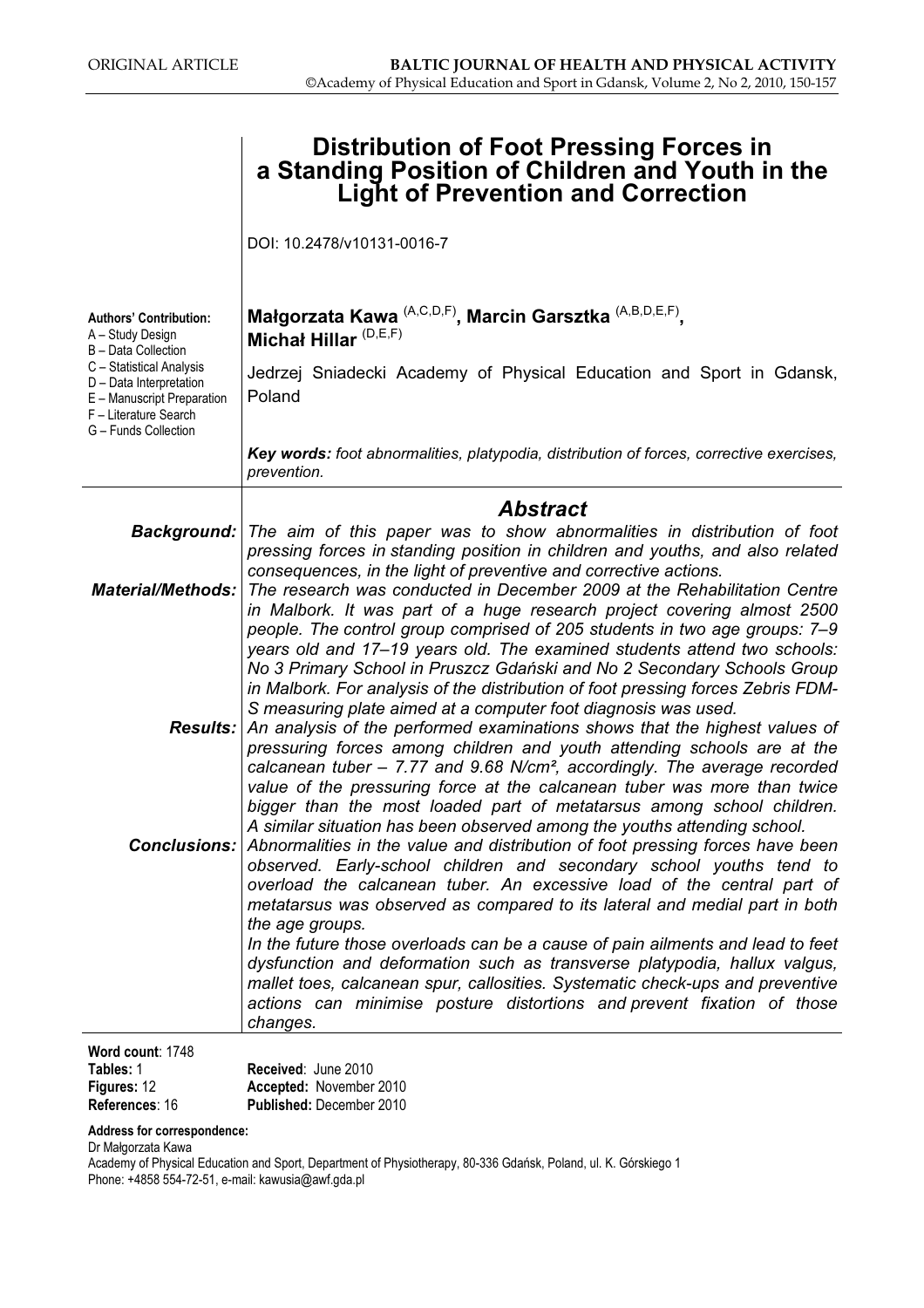M. Kawa, M. Garsztka, M. Hillar, Distribution of Foot Pressing Forces in a Standing Position of Children and Youth – Prevention and **Correction** 

### Introduction

Human feet, which in normal circumstances are the only supporting point for a human being, are constantly exposed to overload because of their location. But this lowest segment of our body, as every other part especially prone to injury or damage, has its own safety system [1,2]. Similarly to a car damper, the human foot has physiological fornices (Fig. 1), which under the influence of considerable load (during walking, running, jumping) get flattened, at the same time minimising the burden of the whole body which is cumulated on the feet [3,4,5,6].

In circumstances of relief, with efficient longitudinal and transverse plantar arches, a foot is supported in three points: heel, I and V heads of metatarsus bones (Fig. 2). A force pressing at those support points should be distributed evenly, both between the anterior and posterior, as well as between lateral and medial parts. Such a distribution of this force is a guarantee for relative safety of the directly burdened point and the whole foot, and also it conditions physiological location of the above body segments. Its distortion, on the other hand, can lead to anomalies localised within the area of the foot, and even the whole lower extremities.

The aim of this paper was to show abnormalities in distribution of foot pressing forces in a standing position in children and youths, and also related consequences, in the light of preventive and corrective actions.



Fig. 1. Foot fornices: I - longitudinal, II - transverse [5, p. 8]



Fig. 2. Direction of pressing forces (a) and foot support points (b) [7, p. 67]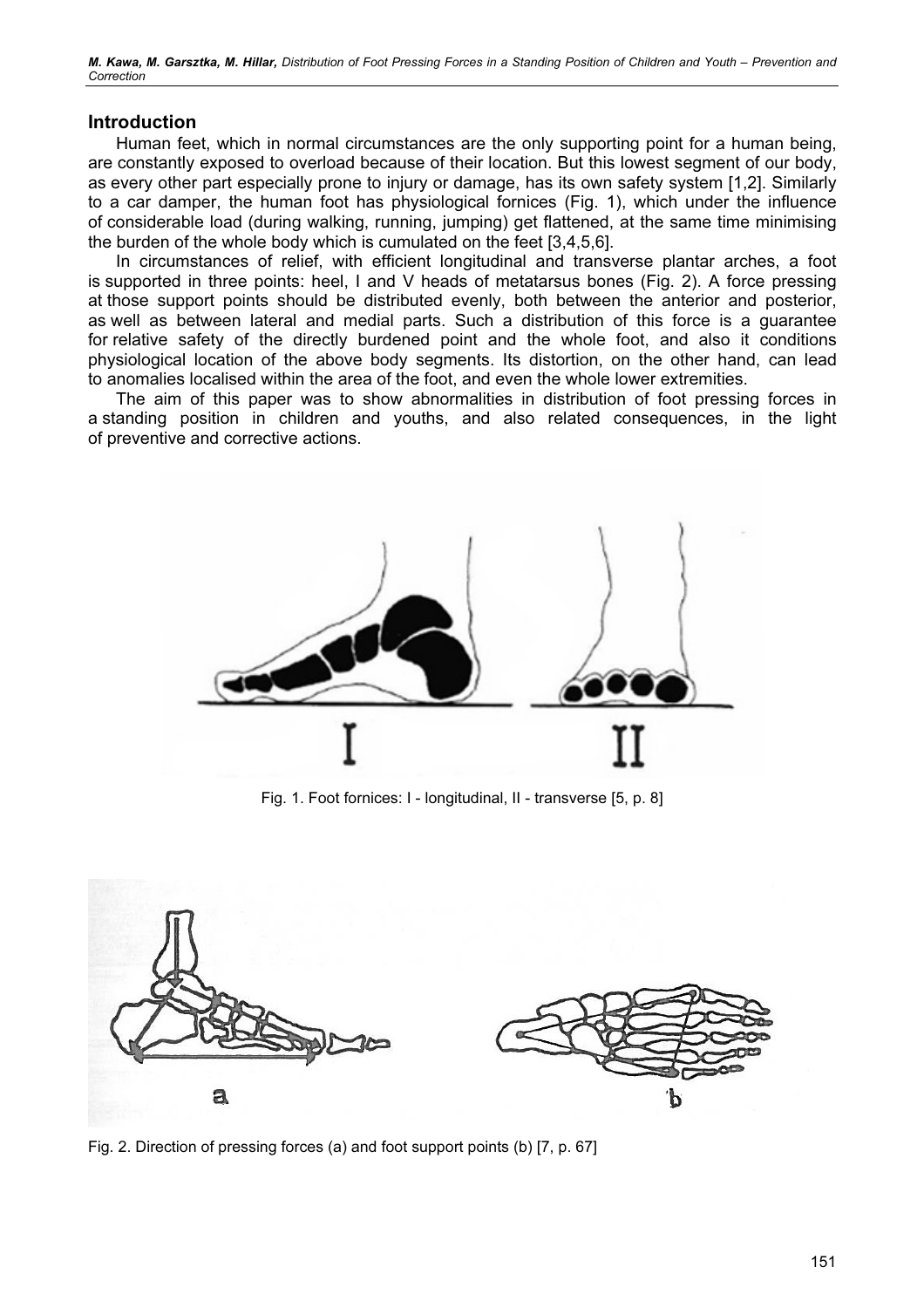M. Kawa, M. Garsztka, M. Hillar, Distribution of Foot Pressing Forces in a Standing Position of Children and Youth – Prevention and **Correction** 

# Material and method

The research was conducted in December 2009 at the Rehabilitation Centre in Malbork. It was part of a huge research project covering almost 2500 people. For the purpose of this paper a control group has been chosen (Table 1), which comprised 205 students in two age groups: 7–9 years old and 17–19 years old. The control group comes from the area of the Pomeranian Province. The examined students attend two schools: No 3 Primary School in Pruszcz Gdański and No 2 Secondary Schools Group in Malbork.

| ab. I. Namber of the examined group |             |              |       |  |  |
|-------------------------------------|-------------|--------------|-------|--|--|
| AGE                                 | <b>BOYS</b> | <b>GIRLS</b> | TOTAL |  |  |
| 7–9                                 | 36          | 58           | 94    |  |  |
| $17 - 19$                           | 12          | 99           | 111   |  |  |
| Total                               |             | 157          | 205   |  |  |

Tab. 1. Number of the examined group

For analysis of the distribution of foot pressing forces Zebris FDM-S measuring plate aimed at a computer foot diagnosis was used. This plate measures 34 x 54 cm, has 2560 active sensors guaranteeing its high sensitivity: 1 sensor/ cm². It records loads within 1–120 N/cm². The research was conducted in a habitual standing position, without shoes, looking straight ahead (Fig. 3).



Fig.3. Stance analysis examination on Zebris FDM-S plate (www.zebris.de)

During a 20-second analysis, this device records loads on individual plate points, resulting in a graphic representation of soles, with force distribution to individual parts (Fig. 4).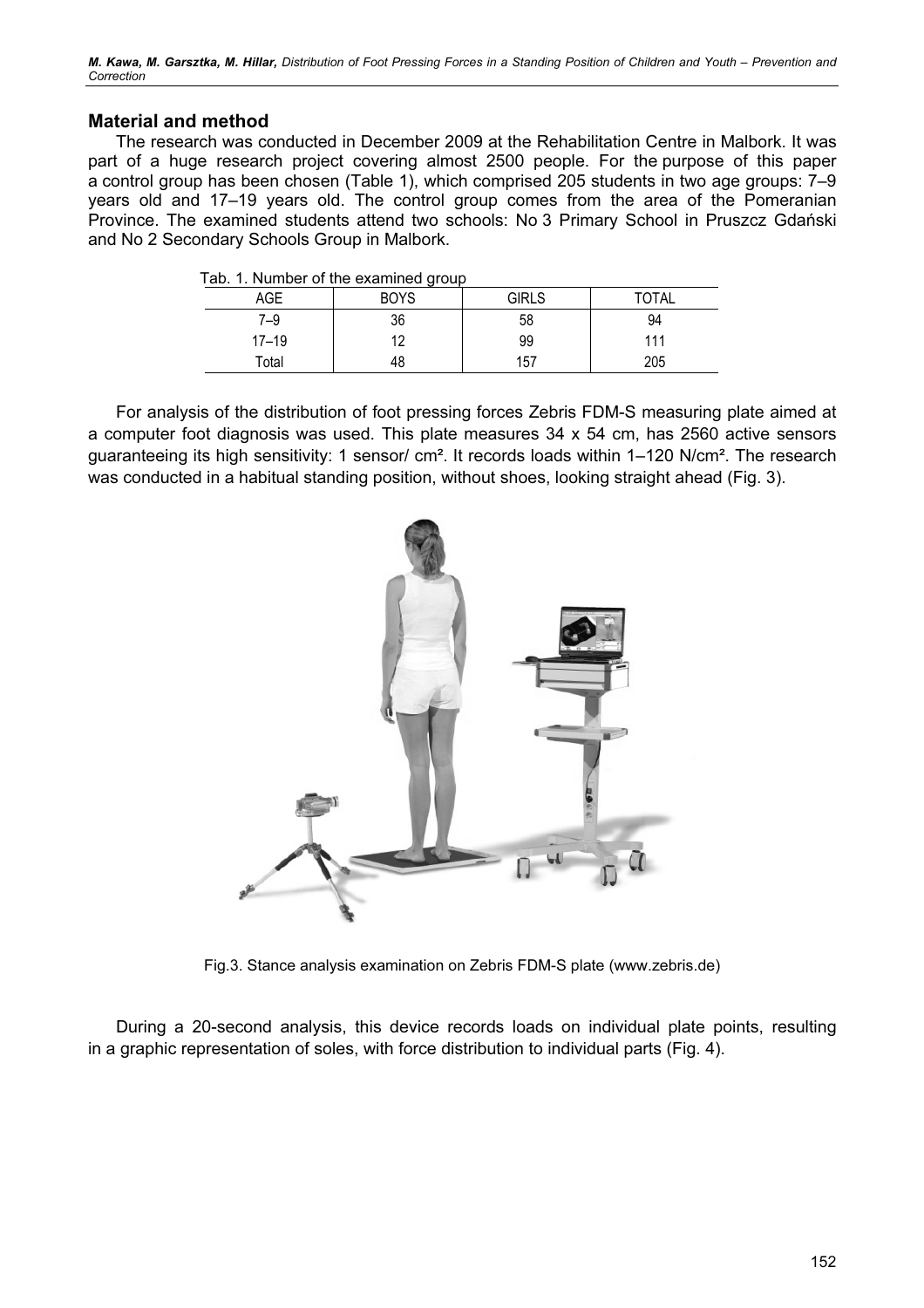

Fig. 4. Distribution of foot pressing forces in the standing position (www.zebris.de)

Based on the examination the highest values of pressing forces have been determined [N/cm²] on calcanean tuber and metatarsus (I–V heads of metatarsus bones, Fig. 5).



Fig. 5. Analysed bone points (www.zebris.de)

Each of the participants has been familiarised with the examination procedure and advised on behaviour during the analysis of foot pressuring forces. The recorded material has been processed, and the results interpreted.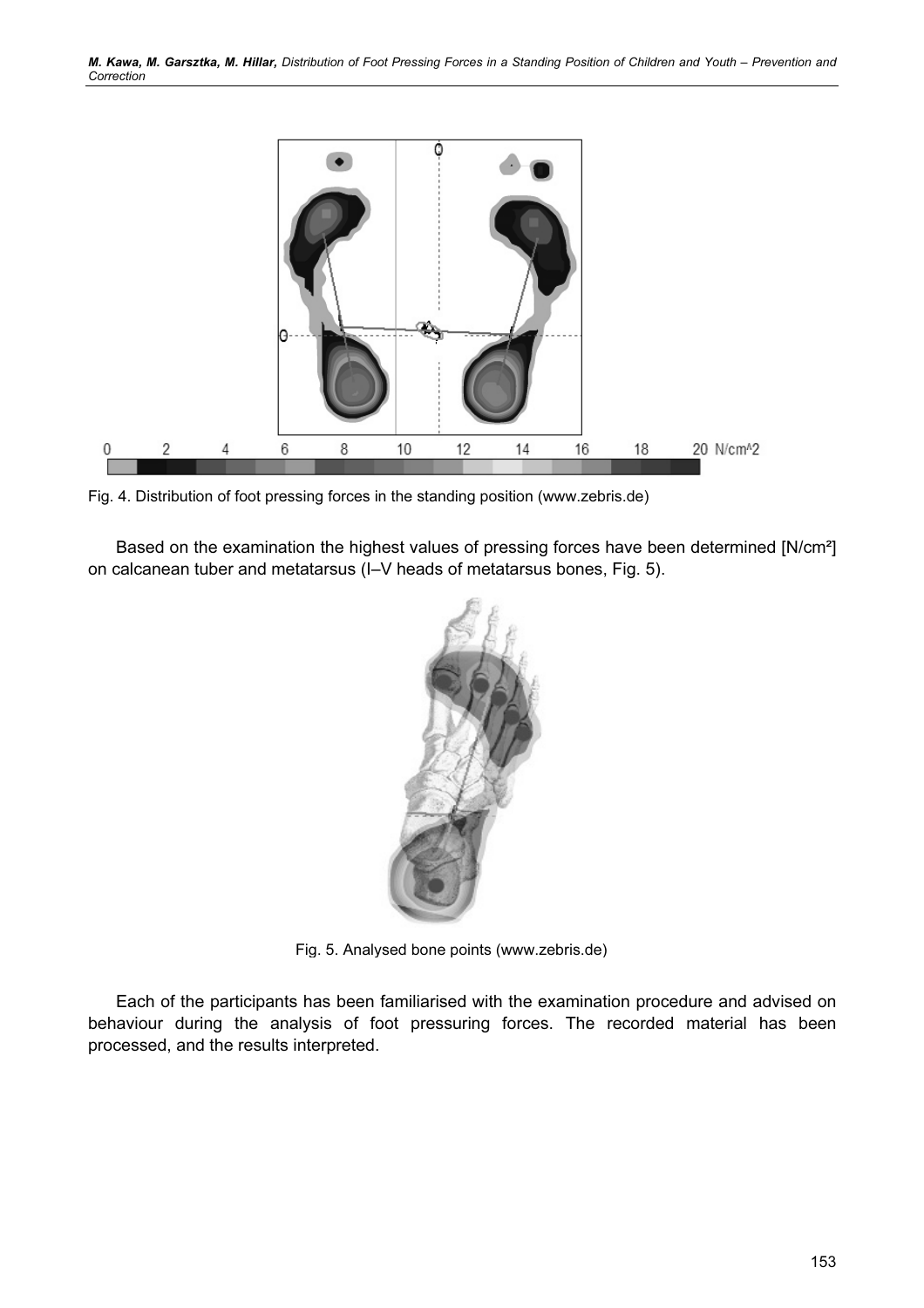M. Kawa, M. Garsztka, M. Hillar, Distribution of Foot Pressing Forces in a Standing Position of Children and Youth – Prevention and **Correction** 

# Results

An analysis of the performed examinations shows that the highest values of pressuring forces among children and youth attending schools are at the calcanean tuber – 7.77 and 9.68 N/cm², accordingly. The average recorded value of the pressuring force at the calcanean tuber was more than twice bigger than the most loaded part of metatarsus among school children (Fig. 6).

A similar situation has been observed among the youths attending school: almost a double load on the calcanean tuber as compared to metatarsus (Fig. 3). Loads on individual parts of metatarsus were different among those two age groups. In children it was accordingly: II (2.71 N/cm²), III (2.62 N/cm²), I (2.61 N/cm²), IV (2.23 N/cm²) and V (1.67 N/cm²) head of metatarsus bones, but with the youth it was as follows: III (5.01 N/cm²), IV (4.34 N/cm²), II (4.12 N/cm²), V (3.8 N/cm²) and I (3.01 N/cm²) head of metatarsus bones.



Fig. 6. Pressing force with analysed bone points among children aged 7–9



Fig. 7. Pressing force with analysed bone points among the youth aged 17–19

### **Discussion**

The examinations show abnormalities in the distribution of foot pressing forces in the standing position in children and youth. The recorded abnormalities in values and distributions of forces can cause functional and structural changes within feet. Both the above types of abnormalities are closely related to each other. Functional changes, being the insufficiency of structures conditioning the presence of physiological arches of the foot, with time lead to fixed structural changes. Calcanean tuber overload observed during the examinations, at a later age, can lead to the emergence of exostosis like calcanean spur, which, in turn, will lead to considerable pain ailments and impairment of human motor abilities.

The recorded inefficiency of the transverse anterior foot arch can transform into a transversely flat foot. It is connected to considerable impairment of the foot function and makes the emergence of other structural changes easier, such as an intoe or hammer toes, which cause even more impairment of the foot efficiency. The most important issue conditioning long-lasting and efficient foot functioning seems to be systematic control check-ups among children even younger than preschool-aged and, based on that, individually adjusted prevention or corrective measures.

The aim of corrective exercise is to correct and adjust the foot part which has been more or less distorted or damaged (therapeutic character). This means an application of exercises which stretch, shorten and strengthen muscles in relief or under load. Shaping of the bone-ligament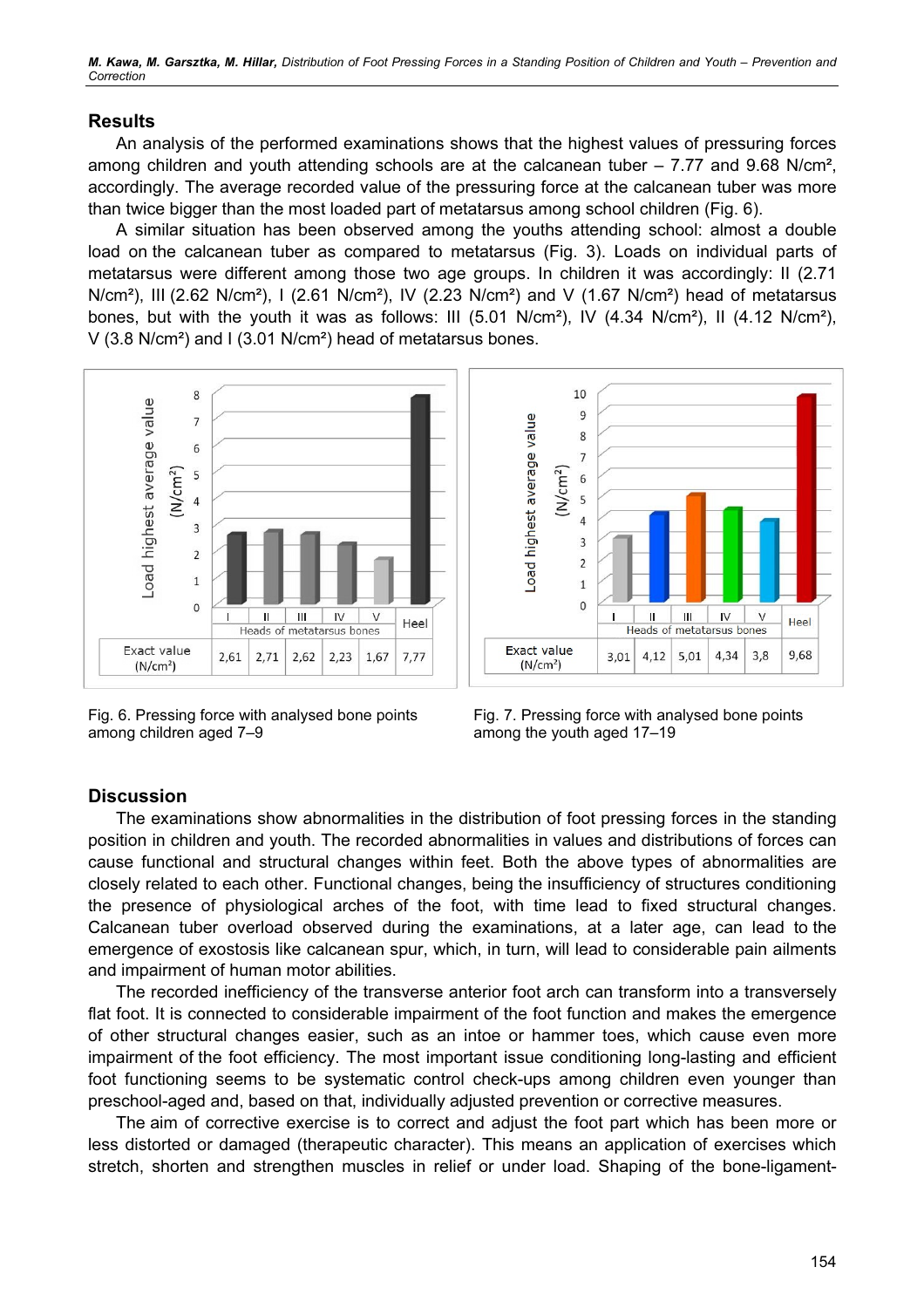muscular system takes place. Another dimension of correction is the normal body posture as a sign of physical and mental health. In such a type of exercises regularity is the key. A teacher or coach, who should apply among others 15 minutes of corrective exercises during each set of motor exercises, plays an important role.

Among school-aged children, a negative implication and excessive load may be caused by limitation of free and spontaneous motor activity by means of introduction of a sitting schooling system, and because of that the posture of a child or a student is subjected to a considerable load. A regular, well thought corrective training session prevents those spinal deformations [8]. In such a way lower extremities are not burdened and abnormalities localised in the spine are not reflected in lower body segments. When it is impossible to cure a given abnormality, one should take action to limit its worsening.

It is widely known that sport is a measure of health and affects the body posture and appearance. That is why physical activity, let it be doing some sports, like swimming, ballet dances, gymnastics, dancing and walking or running bare-feet on different surfaces (beach, clearing), has a positive influence on limitation of defect development [9,10]. Also whirlpool baths or regular baths in warm water with addition of salt are advised. What is more, sport is a preventive action reducing body mass, because in the case of overweight, the risk of emergence of abnormalities both within longitudinal and transverse fornices is greater.

Another method of curing changes which are not fixed yet are orthopaedic inserts. Usually they are of a standard size but they should be made to measure. Most often inserts maintaining physiological foot arches are used (transverse or longitudinal platypodia). There are also inserts correcting valgus toe or an abnormal position of the heel bone which are often used [11].

In the case of changes which have not fixed yet kinesytherapy is often applied, usually as corrective exercises. Those exercises are conducted both in state and private institutions by duly educated PE teachers or physiotherapists. Actions should be taken through appropriate exercises to shape passive structures with correction of the abnormality. In the case of foot defects, there are exercises for adduction of the frontal part of the foot, supination, plantar flexion and any other movement within toes excluding prehensile exercises. Walk on toes, lifting medial end without lifting toes as well as exercises for normal foot propulsion and balance exercises are also indicated. Walking on medial ends of aspaced feet, and on heels and prolonged standing in a straddle position (deterioration of feet valgity) should be avoided. Exercises can be done in relief: while sitting, in a lying position, or in water, which is the most advised in the case of advanced defects, either in relief in a standing position or while walking [12,13].

Advanced foot abnormalities with fixed bone changes are qualified for operative treatment. They are complicated procedures, which do not always give demanded results; they also cause pain and long rehabilitation. On the other hand, research in effects of surgical procedures like osteotomy, which is e.g. operative treatment of toe valgity, show positive results. 93% of operated feet were assessed as good or very good results after performing such operations. The majority of patients stated that pain before operation has been a few times bigger that after it [14]. Even better results were seen during similar research with people older than 60. They reported additional considerable reduction of front-foot pain and efficiency improvement [15]. Other research suggests that operative treatment of an intoe in moderate or serious cases brings effects [16].

All efforts should be taken in order not to let any changes fix. A priceless role in such a process should be played by school health care represented by nurses and preschool PE teachers. The topic of foot abnormalities and prevention should be discussed during meetings with parents at school. Systematic, periodic preventive check-ups conducted by the above will enable a swift reaction with corrective actions at the same time preventing abnormalities against fixing.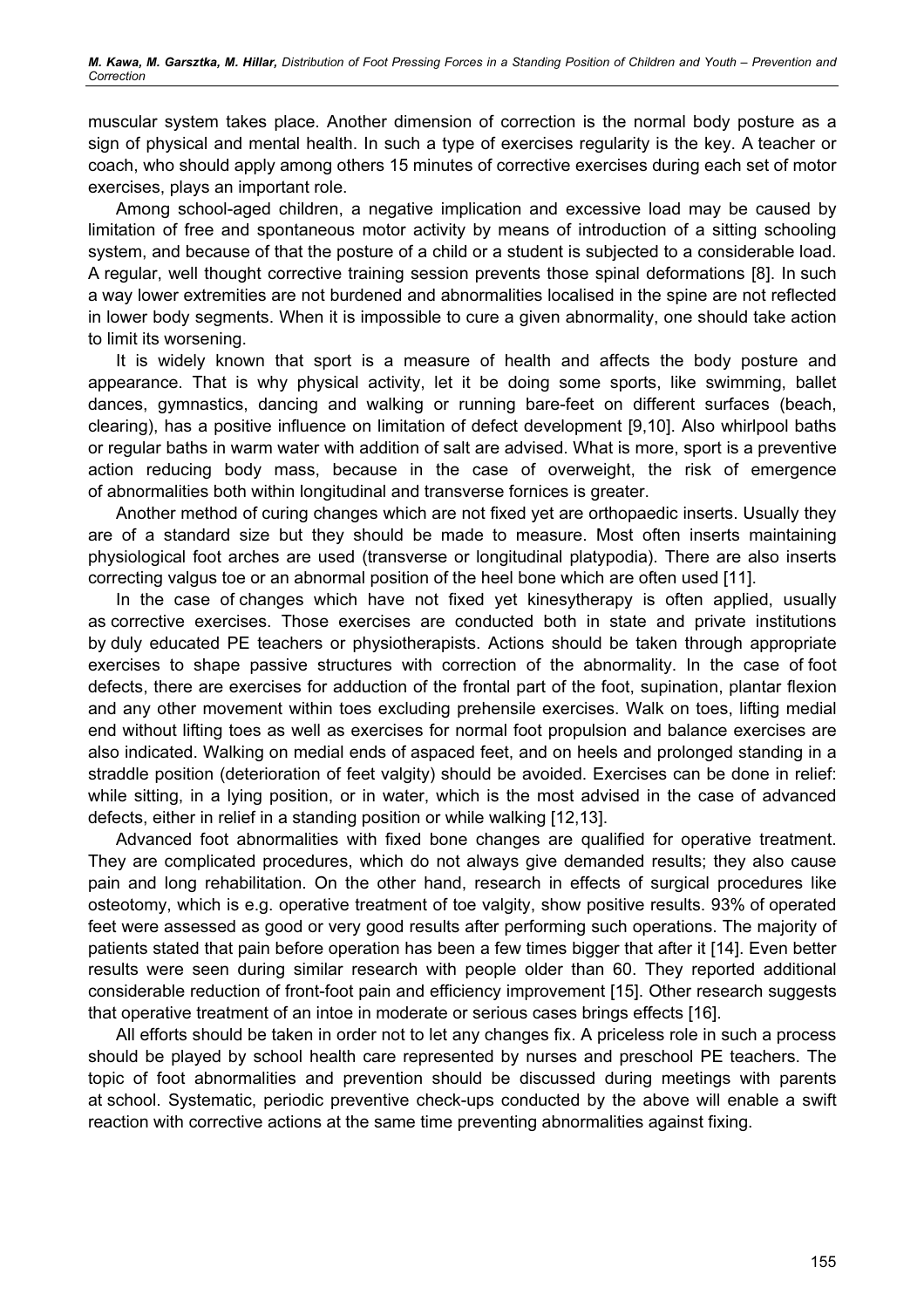M. Kawa, M. Garsztka, M. Hillar, Distribution of Foot Pressing Forces in a Standing Position of Children and Youth – Prevention and **Correction** 

# **Conclusions**

- 1. Abnormalities in value and distribution of foot pressing forces have been observed.
- 2. Early-school children and secondary school youths tend to overload the calcanean tuber.
- 3. An excessive load of the central part of metatarsus was observed as compared to its lateral and medial part in both the age groups.
- 4. In the future those overloads can be a cause of pain ailments and lead to feet dysfunction and deformation such as transverse platypodia (Fig. 8), hallux valgus (Fig. 9), mallet toes (Fig. 10), calcanean spur (Fig. 11), callosities (Fig. 12).
- 5. Systematic check-ups and preventive actions can minimise posture distortions and prevent fixation of those changes.



Fig. 8. Transverse platypodia entitled and the Fig. 9. Hallux valgus



Fig. 10. Mallet toe (source: www.clp.com.pl) Fig. 11. Calcanean spur